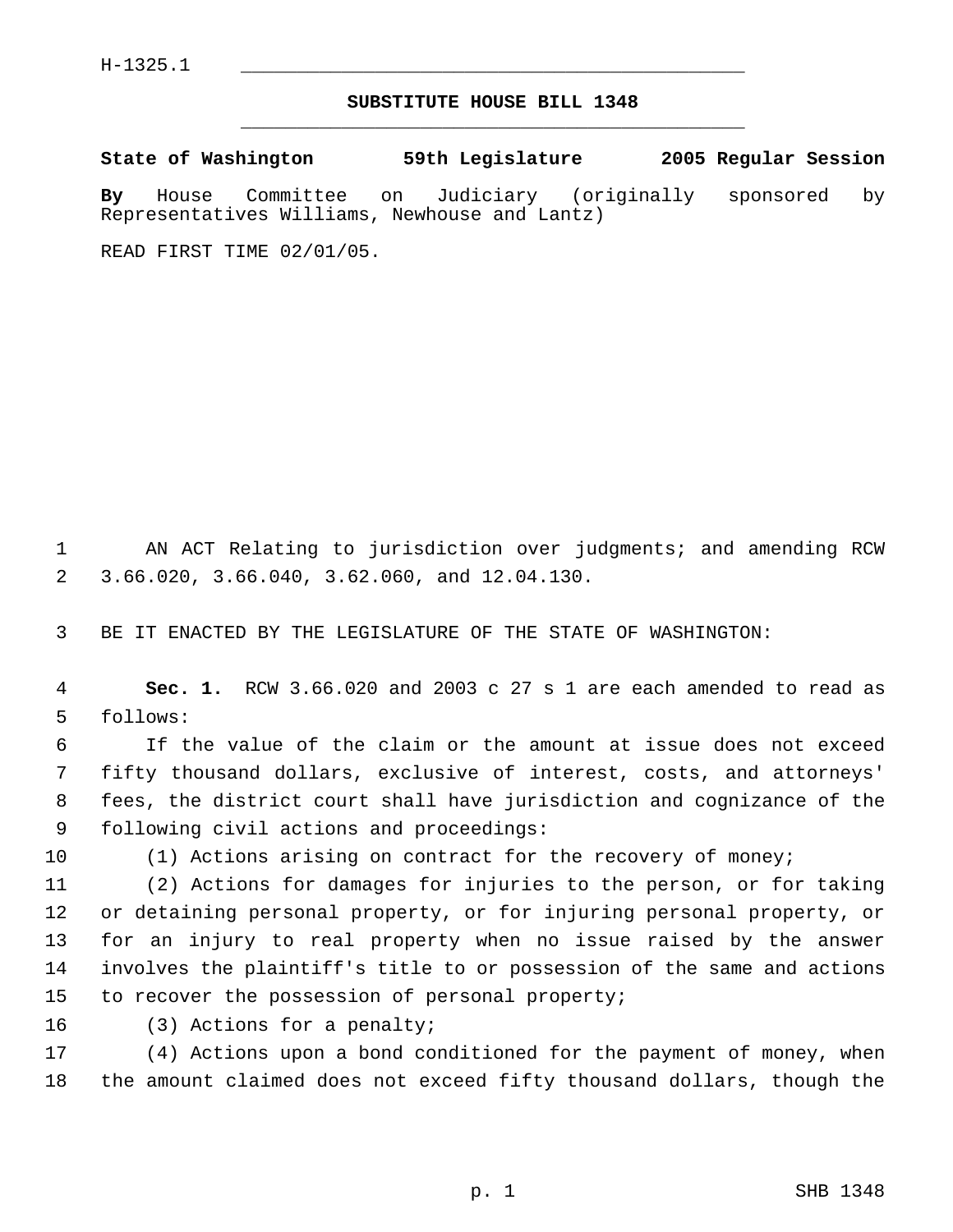penalty of the bond exceeds that sum, the judgment to be given for the sum actually due, not exceeding the amount claimed in the complaint;

(5) Actions on an undertaking or surety bond taken by the court;

 (6) Actions for damages for fraud in the sale, purchase, or exchange of personal property;

 (7) Proceedings to take and enter judgment on confession of a defendant;

 (8) Proceedings to issue writs of attachment, garnishment and replevin upon goods, chattels, moneys, and effects;

10 (9) ((All other actions and proceedings of which jurisdiction is 11 specially conferred by statute, when the title to, or right of 12 possession of real property is not involved; and

13 (10)) Actions arising under the provisions of chapter 19.190 RCW; (10) Proceedings to civilly enforce any money judgment entered in any municipal court or municipal department of a district court 16 organized under the laws of this state; and

 (11) All other actions and proceedings of which jurisdiction is 18 specially conferred by statute, when the title to, or right of 19 possession of, real property is not involved.

 **Sec. 2.** RCW 3.66.040 and 2003 c 27 s 2 are each amended to read as follows:

 (1) An action arising under RCW 3.66.020 (1), (4), (6), (7), and  $((+9))$   $(11)$  may be brought in any district in which the defendant, or, 24 if there be more than one defendant, where some one of the defendants, resides at the time the complaint is filed or in which the defendant, or if there be more than one defendant, where some one of the defendants may be served with the notice and complaint in which latter case, however, the district where the defendant or defendants is or are served must be within the county in which the defendant or defendants reside. If the residence of the defendant is not ascertained by reasonable efforts, the action may be brought in the district in which the defendant's place of actual physical employment is located.

 (2) An action arising under RCW 3.66.020(2) for the recovery of possession of personal property and RCW 3.66.020(8) shall be brought in the district in which the subject matter of the action or some part thereof is situated.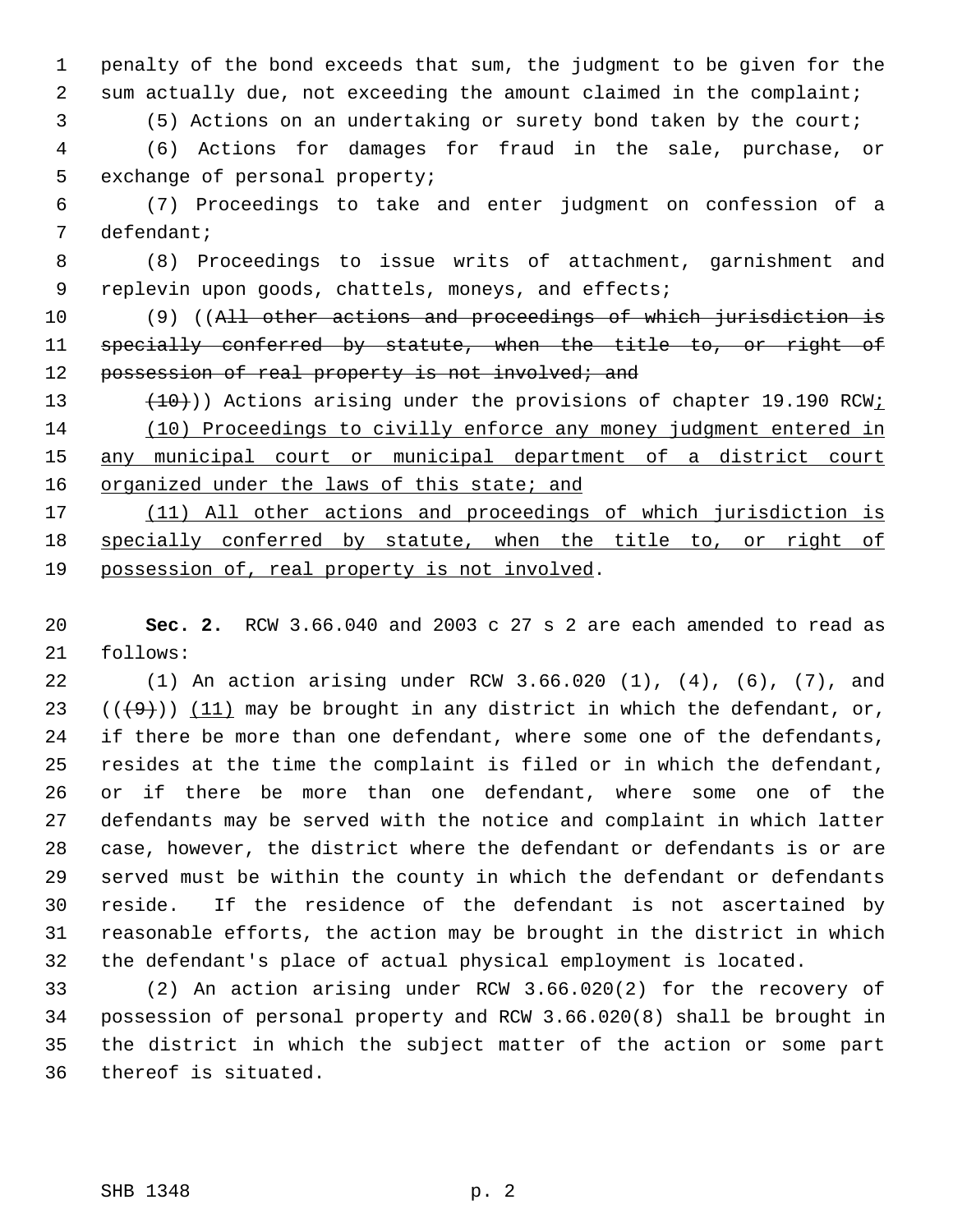(3) An action arising under RCW 3.66.020 (3) and (5) shall be brought in the district in which the cause of action, or some part thereof arose.

 (4) An action arising under RCW 3.66.020(2) for the recovery of damages for injuries to the person or for injury to personal property may be brought, at the plaintiff's option, either in the district in which the cause of action, or some part thereof, arose, or in the district in which the defendant, or, if there be more than one defendant, where some one of the defendants, resides at the time the complaint is filed.

 (5) A proceeding under RCW 3.66.020(10) may be brought in the district within which the municipal court or municipal department is located.

 (6) An action against a nonresident of this state, including an action arising under the provisions of chapter 19.190 RCW, may be brought in any district where service of process may be had, or in which the cause of action or some part thereof arose, or in which the plaintiff or one of them resides.

 $((\langle 6 \rangle) )$  (7) An action upon the unlawful issuance of a check or draft may be brought in any district in which the defendant resides or may be brought in any district in which the check was issued or presented as payment.

23 ( $(\overline{\{7\}})$ ) (8) For the purposes of chapters 3.30 through 3.74 RCW, the residence of a corporation defendant shall be deemed to be in any district where the corporation transacts business or has an office for the transaction of business or transacted business at the time the cause of action arose or where any person resides upon whom process may be served upon the corporation, unless herein otherwise provided.

 **Sec. 3.** RCW 3.62.060 and 2003 c 222 s 15 are each amended to read as follows:

 Clerks of the district courts shall collect the following fees for their official services:

 (1) In any civil action commenced before or transferred to a district court, the plaintiff shall, at the time of such commencement or transfer, pay to such court a filing fee of thirty-one dollars plus any surcharge authorized by RCW 7.75.035. No party shall be compelled